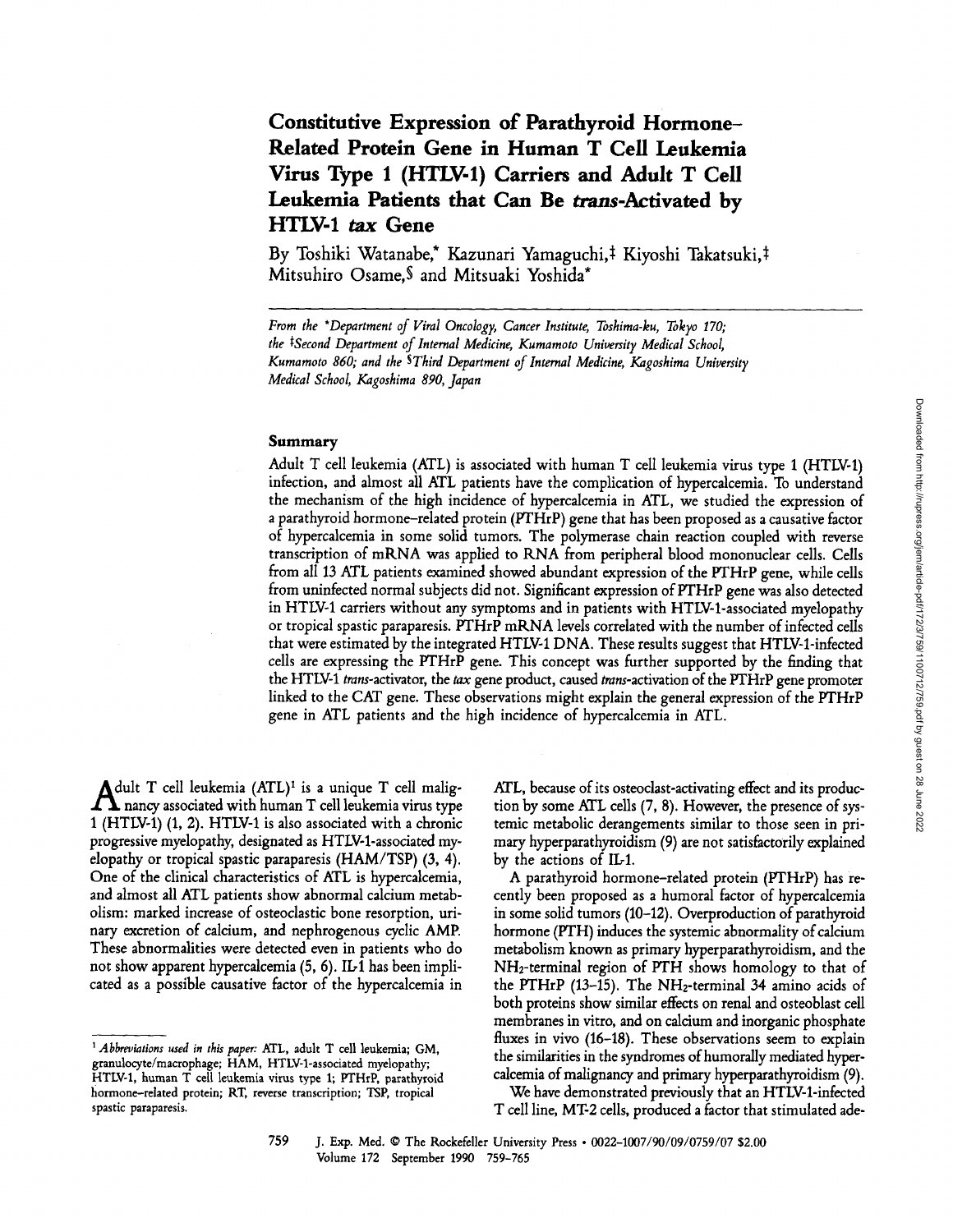nylate cyclase activity in osteoblast membranes, and also that mRNA expressed in MT-2 cells was homologous to the PTHrP mRNA gene (19, 20). Expression of a PTHrP-related gene was detected in <sup>a</sup> few cases of ATL using oligonucleotide probes, thus, the PTHrP has been suggested to be associated with hypercalcemia in ATL (21, 22). However, the oligonucleotide hybridization assay gave positive results in only <sup>a</sup> few cases of ATL because of its sensitivity.

To examine PTHrP gene expression in ATL more widely, we applied the PCR coupled with reverse transcription of mRNA to the investigation of PBMC. 13 patients with ATL, four patients with HAM/TSP, and four healthy HTLV-1 carriers were all found to express PTHrP gene in vivo. This suggests that HTLV1 infection induced the expression of the PTHrP gene. We also found that the HTLV-1 tax gene transactivated the PTHrP gene promoter in cotransfection assays .

## Materials and Methods

Cells. MT-2 is <sup>a</sup> human T cell line infected with HTLV-1(23), and CEM and Jurkat are noninfected human T cell lines. PBMC were prepared by Ficoll-Hypaque (Pharmacia Fine Chemicals, Uppsala, Sweden) density gradient centrifugation.

RNA Preparation. RNA from the cell lines or from PBMCs was isolated by the ribonucleoside-vanadyl complex method (24), and then polyadenylated RNA was separated using oligo-dT-cellulose .

Reverse Transcription-coupled PCR (RTPCR). For detection of PTHrP mRNA, the RTPCR was applied as follows (25-27). Samples of 1  $\mu$ g of total cytoplasmic RNA underwent reverse transcription by Moloney murine leukemia virus RT (Bethesda Research Laboratories, Gaithersburg, MD) using oligo(dT) as primers. 1/20 of the cDNA was subjected to PCR. The primers used were 21 mers derived from the exon 2 and exon 3 sequences of PTHrP (28), so that the PCR product derived from the cDNA could easily be distinguished from that derived from genomic DNA. DNA in the PCR mixture was denatured at 95°C for <sup>1</sup> min, and annealed at 55°C for 2 min. Polymerization was carried out at 70°C for 1.5 min. These reactions were repeated for 50 cycles.

The PCR. products were analyzed either by Southern blotting or by liquid hybridization followed by gel electrophoresis. For liquid hybridization (28), the PCR products were denatured at 98°C for 15 min and hybridized with a  $^{32}P$ -oligonucleotide probe at  $55^{\circ}C$ for 45 min in  $1 \times$  SSC. The mixture was then separated by PAGE, and the gel was exposed to x-ray film for autoradiography. The radioactivity of a specific band was measured for quantitation of the amplified DNA.

Construction and Transfection of Plasmids and CAT Assay. To construct the pPTHrP-CAT plasmid that contained the putative promoter of the PTHrP gene, a 2.8-kbp HindIII-BalI fragment covering the <sup>5</sup>' flanking region of the PTHrP coding sequence (29, 30) was inserted immediately upstream to the CAT gene, thus replacing the SV40 sequence of pSV2CAT (31). The pLTR-CAT plasmid (32) contained the HTLV-1 LTR as the promoter. The pRSV55Tax plasmid was <sup>a</sup> tax expression plasmid containing an RSV enhancer linked to the HTLV-1 promoter (33). The pRSV55-neo plasmid had a neomycin-resistant gene instead of the tax gene, and was used as a negative control.  $5 \mu g$  of each CAT plasmid was cotransfected with  $1 \mu$ g of pRSV55tax or pRSV55-neo into Jurkat cells by the DEAE-dextran procedure (34) . After 40 h of incubation, cell lysates were prepared and CAT activity was measured as described previously (32, 33) . The activation of CAT gene expression was indicated by the ratio ofCAT activity with the pRSV55tax plasmid to that with the pRSV55-neo plasmid. Results were averages of more than three experiments.

# Results

PTHrP mRNA in MT-2 Cells. We have previously reported that MT-2 cells, a T cell line infected with HTLV-1 (23), produced a factor that stimulated adenylate cyclase activity in osteoblast membranes, and also expressed multiple species of mRNA (19) that hybridized with the oligonucleotide probe of PTHrP cDNA (13) . To characterize these multiple forms of mRNA, we isolated several cDNA clones using an oligonucleotide probe. Structural analysis of these cDNA clones revealed multiple forms of mRNA that had an identical open reading frame coding for PTHrP (13-15, 35), but these differed in the <sup>3</sup>' noncoding sequences by alternative splicing and also by alternative polyadenylation (data not shown; see Fig. 1) . Thus, the mRNAs detected in MT-2 cells were those of PTHrP, and the PTHrP was suggested to be the adenylate cyclase-stimulating factor present in the culture medium (20) .

Expression of the PTHrP Gene in ATL Cells. We first studied the expression of the PTHrP gene in leukemic T cells of ATL patients by Northern blot hybridization using the cDNA as <sup>a</sup> probe. A few samples of ATL gave <sup>a</sup> positive result, showing

A



Figure 1. Genomic organization of the PTHrP gene (27, 39) and region of amplification in PTHrP mRNA using the RTPCR (A). The organization of the gene  $(I)$  and of the mRNAs  $(II)$  are shown schematically. Open boxes represent coding exons, and hatched boxes represent noncoding exons that are alternatively spliced. mRNA in  $i$ represents multiple forms terminated at different polyadenylation sites (An). The sequences used as primers (P2 and P3) and as the hybridization probe (P2 PR1) are shown in B. The nucleotide positions are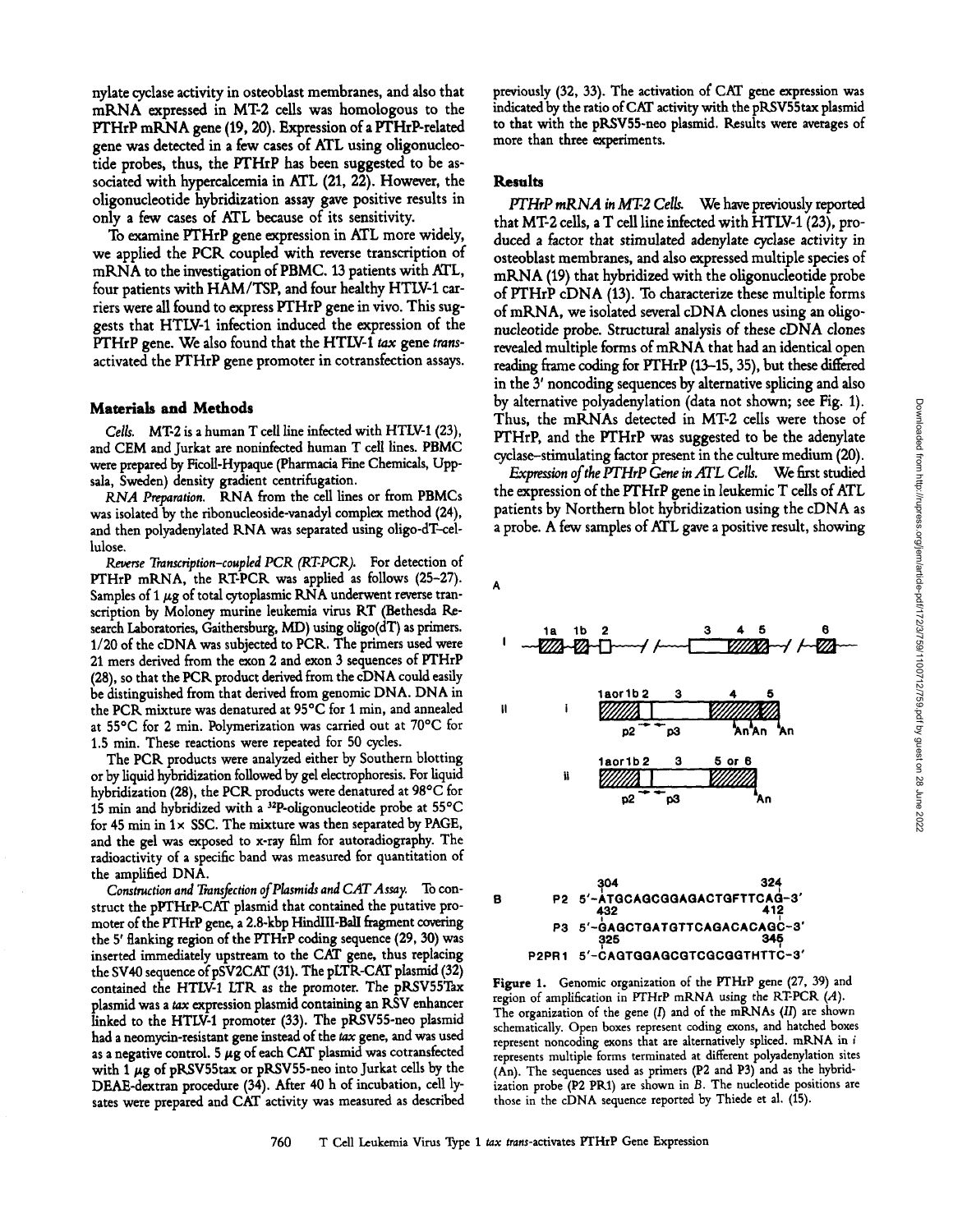multiple bands (Fig. 2), the pattern of which was basically the same as that of MT-2 cellular RNA. These results confirmed that the PTHrP gene was expressed in fresh cells from ATL patients, and the extent of mRNA expression was comparable with that in MT-2 cells, as judged from the intensities of the bands and the amount of RNA applied to the gel.

This type of analysis requires a large number of fresh leukemic cells to get intact mRNA. In practice, at least  $0.5 \mu$ g of  $poly(A)$ -containing RNA was required, which was equivalent to 10–30  $\mu$ g of total cytoplasmic RNA or 10<sup>7</sup> normal PBMC. To establish <sup>a</sup> more sensitive assay, we applied the PCR coupled with reverse transcription of mRNA (RT-PCR) (25-27). Total cytoplasmic RNA extracted from the fresh or frozen PBMC of the ATL patients underwent reverse transcription into cDNA using oligo(dT) as a primer, and then the PTHrP gene sequence was amplified by the PCR, as described in Materials and Methods. The sequences corresponding to exons 2 and 3 were used as primers so that all species of mRNA could be detected and so that the DNA amplified from cDNA could be distinguished from DNA arising from contaminating cellular DNA. After <sup>50</sup> cycles of PCR, the product was analyzed by agarose gel electrophoresis followed by staining with ethidium bromide or Southern hybridization.

On staining the gels, <sup>a</sup> specific band with the expected size (Fig.  $3 A$ , arrow) was visible as a major signal in all samples from the <sup>13</sup> ATL patients tested, while no such band was visible in preparations from uninfected healthy donors (Fig. 3 A). The other bands were also detected in some samples. However, these were not reproducible and did not hybridize with the PTHrP probe, thus, they were concluded to be nonspecific products. The identity of this amplified DNA was confirmed by Southern blot hybridization with an oligonucleotide probe corresponding to the sequence between the two primers used for the PCR. The specifically stained band hybridized very strongly with this oligonucleotide probe (Fig. <sup>3</sup> B). On the other hand, samples from normal donors showed no hybridization signal, although they gave a very faint signal after a 10-fold longer exposure. Similar results were obtained using another pair of primers of exons 1 and 2 (data not shown). In control experiments,  $\beta$  actin primers produced almost constant amounts of amplified DNA in all



Figure 2. Detection of PTHrP mRNA in PBMC of ATL patients by Northern blot hybridization. Poly(A)-containing RNA from MT-2 cells (lane 1), normal donor PBMC (lane 2), and ATL PBMC (lanes 3-5) were applied, but in different amounts because of the limitations of the samples: 0.5  $\mu$ g (lanes 1-3), 0.3  $\mu$ g (lane 4), and <0.1  $\mu$ g (lane 5). The filter was hybridized with the full cDNA of PTHrP.

761 Watanabe et al.

samples, indicating the specific expression of the PTHrP gene in the ATL samples (Fig. <sup>3</sup> C).

To estimate the levels of PTHrP mRNA, quantitation of the amplified DNA was performed as follows. After the RT PCR, part of the amplified DNA was hybridized with an oligonucleotide probe at 55°C for 45 min. The hybridized materials were then separated in a polyacrylamide gel, and the radioactivities of specific bands were measured. The radioactivity of the specific bands showed a linear relationship



Figure 3. Detection of PTHrP mRNA in ATL samples by the PCR coupled with reverse transcription. Reverse transcription of cellular RNA (1.0  $\mu$ g total RNA) and the PCR were carried out as described in Materials and Methods . One-fifth of the PCR mixture was analyzed by ethidium bromide staining of the gel  $(A)$  and by hybridization with the oligonucleotide probe of PTHrP cDNA. The film was exposed for 3 h (B). (C) Agarose gel electrophoresis of DNA amplified by  $\beta$ -actin primers. Lane 1, CEM cells; lane 2, normal donor cells; lane 3, normal donor cells stimulated for 40 h by PHA; lanes 4-11, cells from ATL patients; lane 12, MT-2 cells. Molecular marker, Bgll/Hinfl digest of pBR328. Arrowhead indicates the position of the specifically amplified DNA.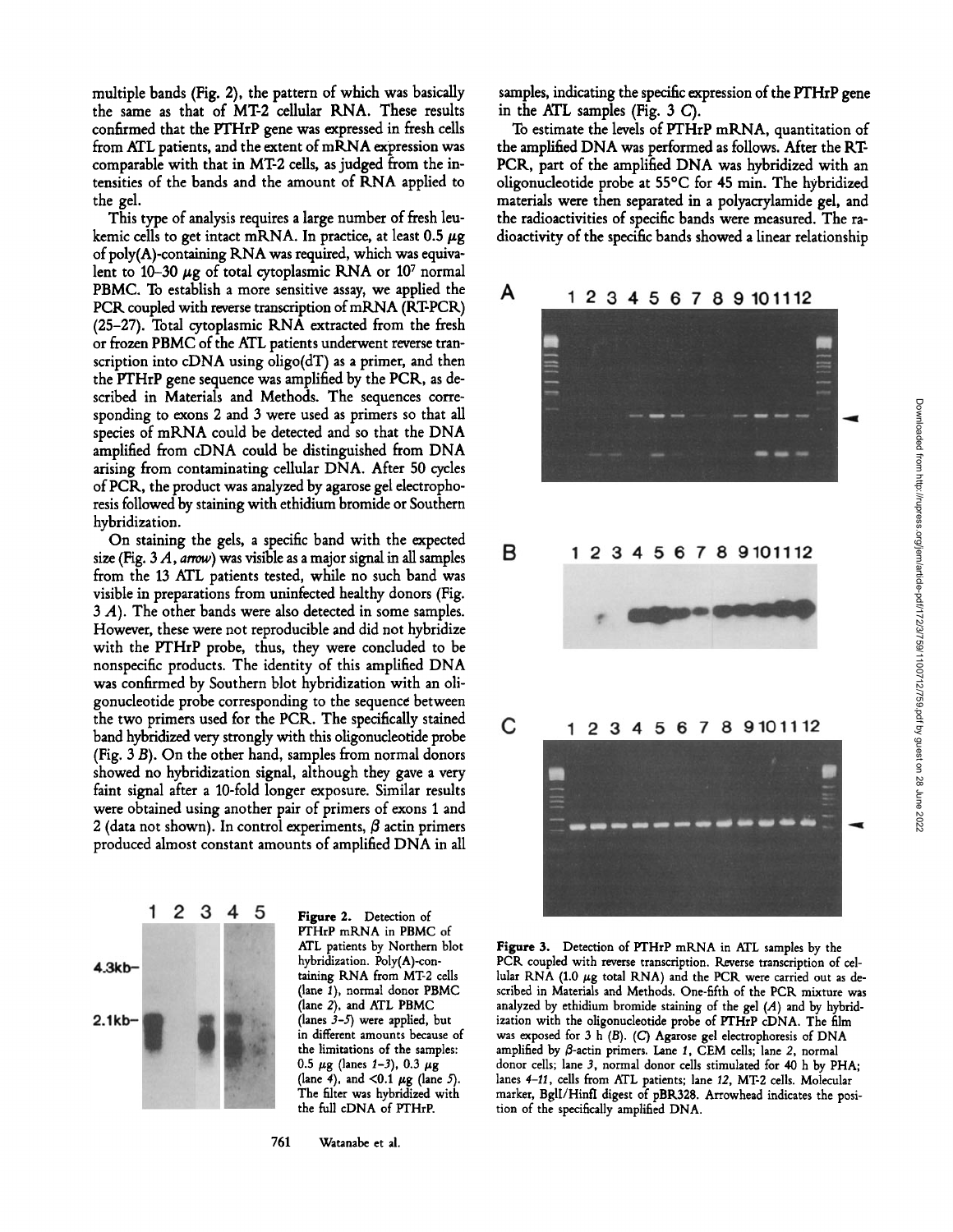

level. MT-2 RNA was serially diluted fourfold with CEM RNA and subjected to the RTPCR. The amplified DNA was hybridized with a 32P-labeled oligonucleotide probe, and the hybrids were separated<br>by gel electrophoresis. The jig of MT-2 RNA In the assay bands were counted and plotted.

to the amount of mRNA using a fourfold serial dilution of MT-2 RNA (Fig. 4). Using this system, we found that 9 of 13 ATL patients expressed pTHrP mRNA at several times the level of the MT-2 cell line. The other four patients showed weaker expression, varying from an equivalent expression to that of MT-2 cells down to roughly 1/10 of this level. The abundant level of pTHrP mRNA expression suggested that the leukemic cells expressed the pTHrP gene in vivo.

pTHrP Gene Expression in Infected Cells. The expression of the pTHrP gene in leukemic T cells raised the question of whether HTLV1-infected cells expressed the pTHrP gene before malignant transformation, since leukemic cells are always infected with HTLV-1. To examine this, we surveyed PBMC of HTLV1 carriers who were either without any symptoms or with HAM/TSP (3, 4) . HAM/TSP patients were included in this survey because they showed more expansion of HTLV-1-infected T cells than did asymptomatic carriers (36) . As shown in Fig. 5, all eight samples of HTLV-1 carriers tested expressed significantly higher levels of pTHrP mRNA than did uninfected normal controls (lanes 3-10). In some cases, the levels were significantly higher than in the PHA-stimulated PBMC of uninfected donors (Fig. 5, lane 2), where all the T cells were activated. These findings suggested that HTLV1 infection induced expression of the PTHrP gene before malignant transformation.

To determine the correlation between the pTHrP gene expression and the population of HTLV1-infected T cells, the samples tested for PTHrP expression were subjected to Southern blot analysis to determine HTLV1 DNA. Based on the intensities of the blots (see Fig. 6 B), the fraction of HTLV-1-infected cells were classified into five grades: nondetectable, and detectable in  $+1$ ,  $+2$ ,  $+3$ , and  $+4$  (Fig. 6) A). The sample distribution of the grades of infected cells roughly correlated with the PTHrP gene expression. These findings strongly suggested that HTLV-1-infected cells in asymptomatic carriers or HAM/TSP patients expressed the pTHrP gene. However, when the level of pTHrP expression was compared between ATL and non-ATL samples, the expression in ATL samples was found to be higher than expected from the population of infected cells. Thus, some



Figure 5. Detection of PTHrP mRNA in PBMC of HTLV-1 carriers and HAM/TSP patients. All samples were processed as described in Fig. 3 for hybridization with the pTHrP probe, except for the exposure time of 36 h. Lanes <sup>1</sup> and 2, PBMC from normal donors, fresh and PHA stimulated, respectively; lanes  $3-6$ , PBMC from asymptomatic carriers; lanes 7-10, PBMC from HAM/TSP patients. The arrowhead indicates the position of the specifically amplified DNA.

factor(s) other than HTLV-1 infection, such as transformation of infected cells, might be further activating pTHrP gene expression.

trans-activation of the PTHrP Promoter by  $HTLY1$  tax.  $Ex$ pression of the PTHrP gene in HTLV-1-infected cells strongly suggested that this gene expression might be directly transactivated by the tax gene product of HTLV-1, since tax can activate the transcription of cellular genes like IL-2, IL-2R, or granulocyte/macrophage (GM)-CSF, as well as the HTLV1 genome (32, 36-39). To examine this possibility, we constructed the pPTHrP-CAT plasmid by inserting the 2 .8-kbp fragment containing the promoter region of the PTHrP gene (29, 30) into upstream of the CAT gene (Fig.  $7 \nA$ ). After transfecting this plasmid with or without a tax expression plasmid, pRSV55Tax, the CAT activities expressed in cells were measured. CAT expression was enhanced 15-fold by the  $\textit{tax}$  plasmid, although this was less than with the pLTR-CAT plasmid (Fig. <sup>7</sup> B). Therefore, the promoter of pTHrP was demonstrated to be trans-activated by the viral trans-activator tax. This could be one mechanism by which HTLV-1-infected cells express the pTHrP gene.

# Discussion

In this study, we demonstrated that all <sup>13</sup> ATL patients tested expressed the pTHrP gene in comparable levels with the MT-2 cell line. Expression of the pTHrP gene in all ATL patients would explain the high incidence of hypercalcemia in ATL. This hypothesis is based on reports that PTHrP is one of the main factors responsible for hypercalcemia of cancer (10-14, 40, 41) . The ATL patients studied here included both hypercalcemic and normocalcemic individuals, and a high level of pTHrP gene expression was not necessarily correlated with clinically evident hypercalcemia. However, these observations on pTHrP expression and hypercalcemia are not conflicting, because as we have reported previously (6, 22), most ATL patients show clinical evidences of calcium mobilization, such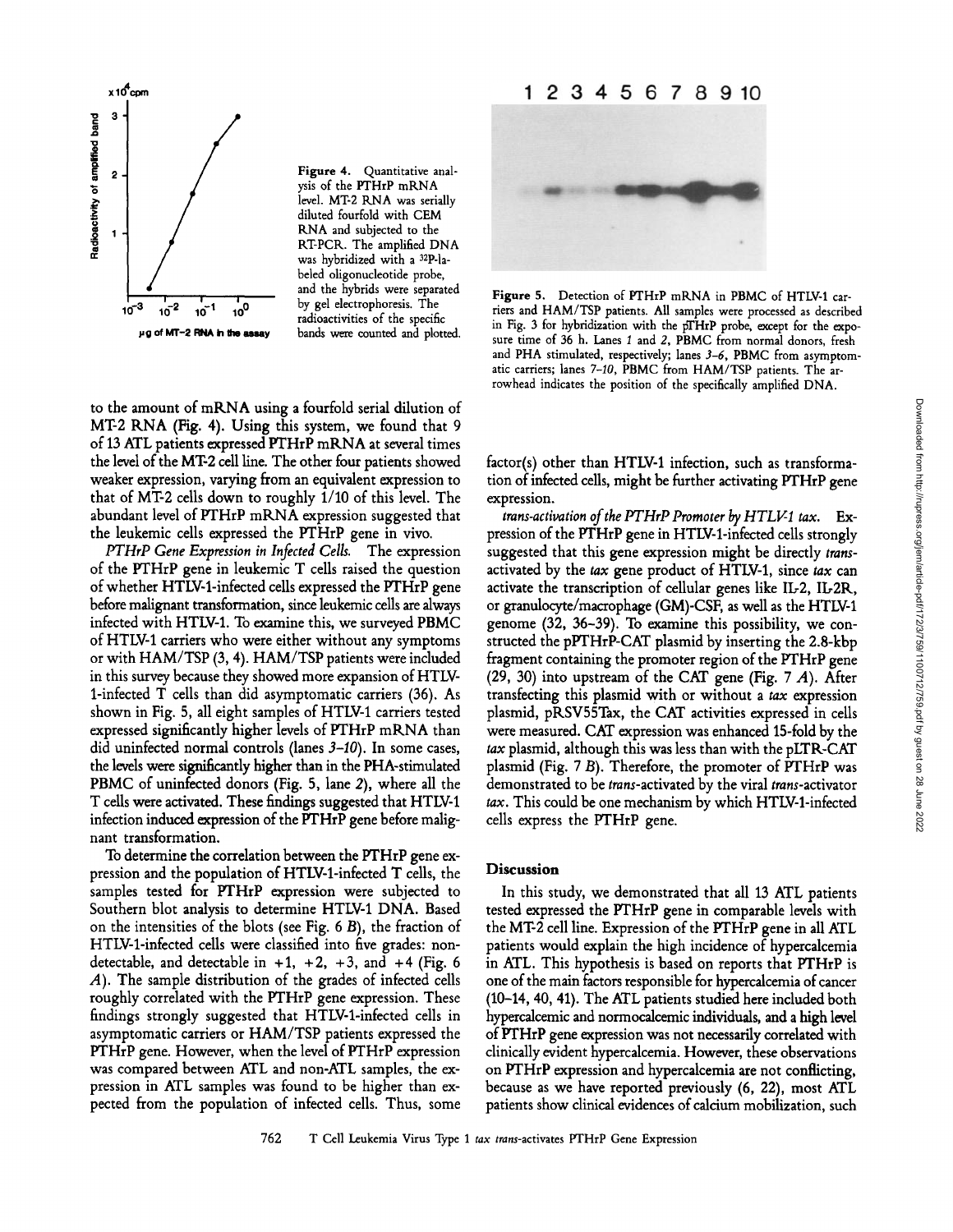#### 1 2 3 4 5 6 7 8 9 1011 12 1314151617 1819



B

Figure 6. Levels of expression of the PTHrP gene in HTLV1 carriers, HAM/TSP patients, and ATL patients. (A) Levels of PTHrP mRNA were estimated using the standard curve shown in Fig. 4, and are shown relative to levels in MT-2 cells. (O) Values for individual PBMC samples;  $(\blacksquare)$  MT-2 cells;  $(\square)$  PHA-stimulated PBMC from an uninfected normal donor. On the left side, the HTLV-1-infected cells in the samples are classified into five grades by the intensity of the HTLV-1 DNA bands in Fig. 5 B. (B) Estimation of HTLV-1 proviral DNA levels in PBMC samples. Cellular DNA was isolated from PBMC at the time of RNA preparation, and PstI-digested samples of 10 µg were examined for integrated HTLV-1 proviral DNA by Southern hybridization using the whole sequence of HTLV-1 DNA as a probe. Lane 1, CEM cells; lanes 2-5, cells from asymptomatic carriers; lanes 6-9, cells from HAM/TSP patients; lanes 10-18, cells from ATL patients; lane 19, MT-2 cells.



Figure 7. Activation of the PTHrP promoter by the tax gene of HTLV-1. pPTHrP-CAT was constructed from pSV2-CAT by replacing the SV40 promotor sequence with the PTHrP gene promotor fragment  $(A)$  H, HindIII; X, XbaI; B, BamHI. Arrow indicates putative transcription starting site. pPTHrP was cotransfected with pPSV55Tax, a tax expression plasmid, or with a control plasmid, pRSVneo . Activation shows the ratio of CAT activity in cells cotransfected with pRSV55Tax with respect to cells cotransfected with pRSV55neo, and is an average of more than three experiments (B) .

as hypercalciuria and the increased urinary excretion of nephrogenous cyclic AMP. Elevation of the blood calcium level would be the consequence of the breakdown of the mechanism maintaining homeostasis, mainly due to <sup>a</sup> long-term massive load of mobilized calcium and the subsequent deterioration of renal function .

The level of PTHrP expression correlated with the population of ATL cells in the patients. This observation strongly suggested that malignant ATL cells produced PTHrP, which would explain the high incidence of hypercalcemia in ATL. We also demonstrated expression of the PTHrP gene in asymptomatic HTLV-1 carriers and patients with HAM/TSP, and the expression level was correlated with the population of infected cells. Therefore, it was concluded that HTLV-1 infection induced the PTHrP gene expression. As a possible mechanism of this induction, direct trans-activation by the tax gene of HTLV-1 was tested. The putative promoter in pPTHrP-CAT was significantly trans-activated by cotransfection with tax, in a similar manner to  $IL2R\alpha$  and GM-CSF gene expression (37, 39) . However, it is known that in the peripheral blood cells of ATL patients, viral genes are not expressed or are expressed at a very low level. Thus, some other cellular function(s) may also be involved in the constitutive expression of the PTHrP gene.

Although there were considerable variations in individual responses, the PTHrP expression in ATL was much higher than that expected in proportion to the number of infected cells. The number of HTLV-1-infected cells in ATL patients was 20-50 times that in HAM/TSP patients (see Fig. 5), but in some ATL cases, 1,000-fold higher expression of the PTHrP gene than those in HAM/TSP patients was observed. Therefore, some factor(s) other than the HTLV-1 tax gene, for example, a factor associated with malignant transformation, may further enhance the expression of the PTHrP gene.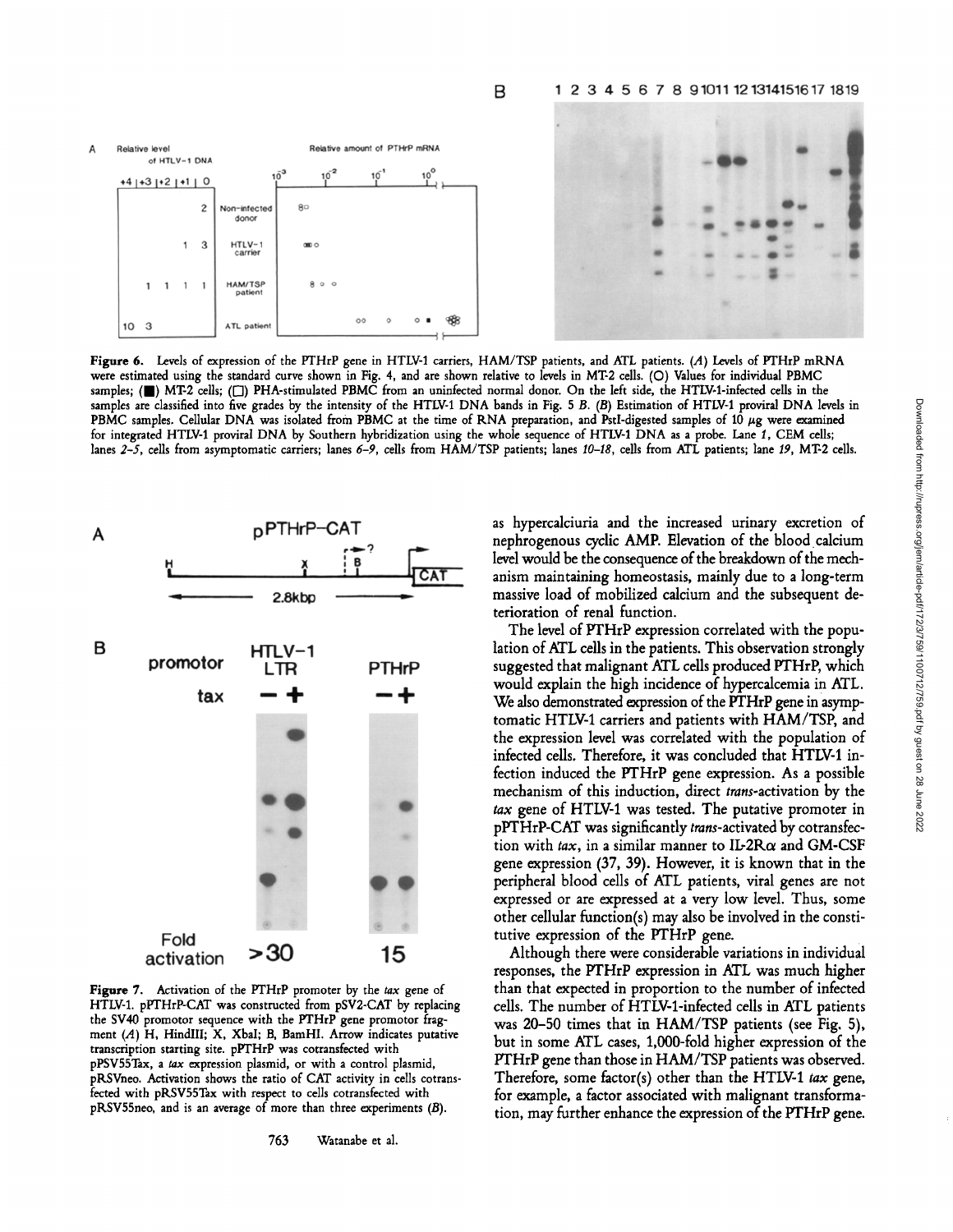In summary, our observations strongly suggested that PTHrP gene expression was induced by HTLV-1 infection through trans-activation by the tax gene and was further ac-

tivated after malignant transformation. PTHrP expression may be the basis for the high incidence of hypercalcemia in ATL.

We thank Drs. T. Motokura, T. Matsumoto, and E. Ogata of Tokyo University for helpful discussions; Dr. K. Araki of Ryukyu Medical School for supplying clinical materials; and Dr. T Akizawa for help in preparing oligonucleotides .

This work was supported by <sup>a</sup> Grant-in-Aid for special project research on Cancer Bio-science from the Ministry of Education, Science and Culture of Japan.

Address correspondence to Mitsuaki Yoshida, Department of Viral Oncology, Cancer Institute, 1-37-1, Kami-Ikebukuro, Toshima-ku, Tokyo 170, Japan.

Received for publication 23 February 1990 and in revised form 30 April 1990.

## References

- 1. Yoshida, M. 1987. Expression of the HTLV-1 genome and its hormone-unlike domains. Biochem. Biophys. Res. Comm.<br>association with a unique T cell malignancy. Biochem. Biophys. 146:672. association with a unique T cell malignancy. Biochem. Biophys.<br>Acta. 907:145.
- 
- 3. Gessain, A., F. Barin, J.C. Vernant, O. Gout, L. Maurs, A. cells: Structural and functional homology Calender, and G. de Thé. 1985. Antibodies to human T lym-hormone. J. Clin. Invest. 80:1803. Calender, and G. de Thé. 1985. Antibodies to human T lym-<br>photrophic virus type-I in patients with tropical spastic parapaphotrophic virus type-I in patients with tropical spastic parapa- 13. Suva, L.J., G.A. Winslow, R.E.H. Wettenhall, R.G. Ham-<br>monds, J.M. Moseley, H. Diefenbach-Jagger, C.P. Rodda, B.E.
- Igata, M. Matsumoto, and M. Tara. 1986. HTLV-1 associated myelopathy, a new clinical entity. Lancet. i:1031.
- 5. Kiyokawa, T., K. Yamaguchi, M. Takaya, K. Takahashi, T. Watanabe, T. Matsumoto, S.Y. Lee, and K. Takatsuki. 1987. Hypercalcemia and osteoclast proliferation in adult T-cell leukemia. Cancer (Phila.) 59:1187.
- Watanabe, K. Yamaguchi, T. Kiyokawa, K. Takatsuki, N. a human tumor associated with humoral hyper<br>Shibuya, and E. Ogata. 1988. Clinical evaluation of calcium analignancy. *Proc. Natl. Acad. Sci. USA*. 85:597. Shibuya, and E. Ogata. 1988. Clinical evaluation of calcium<br>metabolism in adult T-cell leukemia/lymphoma. Arch. Intern.
- J. Hiratake, T. Fujihira, O. Oda, and S. Eto. 1988. Production dence for the alternative splicin<br>of bone-resorbing activity corresponding to interleukin-1 $\alpha$  by Natl. Acad. Sci. USA. 85:4605. of bone-resorbing activity corresponding to interleukin-1 $\alpha$  by adult T-cell leukemia cells in humans. *Cancer Res.* 48:4284.
- 8. Wano, Y., T. Hattori, M. Matsuoka, K. Takatsuki, A.O. Chua, U. Gubler, and W.C. Greene. 1987. Interleukin 1 gene expres-
- 9. Stewart, A.F., R. Horst, L.J. Deftos, E.C. Cadman, R. Lang, and A.E. Broadus. 1980. Biochemical evaluation of patients.
- tenhall, B.E. Kemp, L.J. Suva, C.P. Rodda, P.R. Ebeling, P.J. . mone *in vivo* and *in vitro. Science (Wash. DC)*. 238:1566.<br>Hudson, J.D. Zajac, and T.J. Martin. 1987. Parathyroid 18. Rodan, S.B., M. Noda, G. Wesolowski, M Hudson, J.D. Zajac, and T.J. Martin. 1987. Parathyroid 18. Rodan, S.B., M. Noda, G. Wesolowski, M. Rosenblatt, and<br>hormone-related protein purified from a human lung cancer G.A. Rodan. 1988. Comparison of postreceptor effe hormone-related protein purified from a human lung cancer cell line. Proc. Natl. Acad. Sci. USA. 84:5048.
- 11. Stewart, A.F., T. Wu, D. Goumas, W.J. Burtis, and A.E. Broadus. 1987. N-Terminal amino acid sequence of two novel Broadus . <sup>1987</sup> . N-Terminal amino acid sequence of two novel 19. Motokura, T, S. Fukumoto, S. Takahashi, T Watanabe, T. identification of parathyroid hormone-like and parathyroid

- Acta. 907:145.<br>2. Takatsuki, K. 1984. Adult T-cell leukemia-lymphoma. Prog. S.C. Leung, M. Rosenblatt, and R.A. Nissenson. 1987. 2. Takatsuki, K. 1984. Adult Tcell leukemia-lymphoma . Prog. S.C . Leung, M. Rosenblatt, and R.A. Nissenson . 1987. Parathyroid hormone-like protein from human renal carcinoma<br>cells: Structural and functional homology with parathyroid
- monds, J.M. Moseley, H. Diefenbach-Jagger, C.P. Rodda, B.E.<br>Kemp, H. Rodriguez, E.Y. Chen, P.J. Hudson, T.J. Martin, 4. Osame, M., K. Usuku, S. Izumo, N. Ijichi, H. Amitani, A. Kemp, H. Rodriguez, E.Y. Chen, P.J. Hudson, T.J. Martin, Igata, M. Matsumoto, and M. Tara. 1986. HTLV-1 associated and W.I. Wood. 1987. A parathyroid hormone-rela tein implicated in malignant hypercalcemia: cloning and ex-<br>pression. Science (Wash. DC). 237:893.
- 14. Mangin, M., A.C. Webb, B.E. Dreyer, J.T. Posillico, K. Ikeda, F.G. Weir, A.F. Stewart, N.H. Bander, L. Milstone, D.E. Baiton, U. Franche, and A. Broadus. 1988. Identification of a cDNA encoding a parathyroid hormone-like peptide from 6. Fukumoto, S., T. Matsumoto, K. Ikeda, T. Yamashita, T. <sup>a</sup> cDNA encoding <sup>a</sup> parathyroid hormone-like peptide from
- metabolism in adult Tcell leukemia/lymphoma . Arch. Intern. 15. Thiede, M.A., G.J . Strewler, R.A. Nissenson, M. Rosenblatt and G.A. Rodan. 1988. Human renal carcinoma expresses two messages encoding a parathyroid hormone-like peptide: evi-7. Shirakawa, F., U. Yamashita, Y. Tanaka, K. Watanabe, K. Sato, messages encoding a parathyroid hormone-like peptide: evi-<br>J. Hiratake, T. Fujihira, O. Oda, and S. Eto. 1988. Production dence for the alternative splicing
	- 16. Kemp, B.E., J.M. Moseley, C.P. Rodda, P.R. Ebeling, E. Wet-<br>tenhall, D. Stapleton, H. Diefenbach-Jagger, F. Ure, V.P. U. Gubler, and W.C. Greene. 1987. Interleukin 1 gene expres- Michelangeli, H.A. Simmons, L.G. Raisz, and T.J. Martin.<br>1987. Parathyroid hormone-related protein of malignancy: ac- و 1987. Parathyroid hormone-related protein 1987. Parathyroid hormone-related protein of malignancy: active synthetic fragments. Science (Wash. DC). 238:1568.
- and A.E. Broadus. 1980. Biochemical evaluation of patients 17. Horiuchi, N., M.A. Caulfield, J.E. Fisher, M.E. Goldman, T.L. with cancer associated hypercalcemia: evidence for humoral and R. McKee, J.E. Reagan, J.J. Levy, with cancer associated hypercalcemia: evidence for humoral and R. McKee, J.E. Reagan, J.J. Levy, R.F. Nutt, S.B. Rodan, T.L.<br>nonhumoral groups. N. *Engl. J. Med.* 303:1377. Schofield, T.L. Clemens, and M. Rosenblatt. 1987. Schofield, T.L. Clemens, and M. Rosenblatt. 1987. Similarity<br>of synthetic peptide from human tumor to parathyroid hor-10. Moseley, J.M., M. Kubota, H. Diefenbach-Jagger, R.E.H. Wet- of synthetic peptide from human tumor to parathyroid horathyroid horathyroid horathyroid horathyroid horathyroid horathyroid horathyroid horathyroid horathyro
	- human hypercalcemia factor and 1-34 human parathyroid hor-<br>mone in rat osteosarcoma cells. J. Clin. Invest. 81:924.
	- Matsumoto, T. Igarashi, and E. Ogata. 1988. Expression of parathyroid hormone-related protein in a human T cell lym-